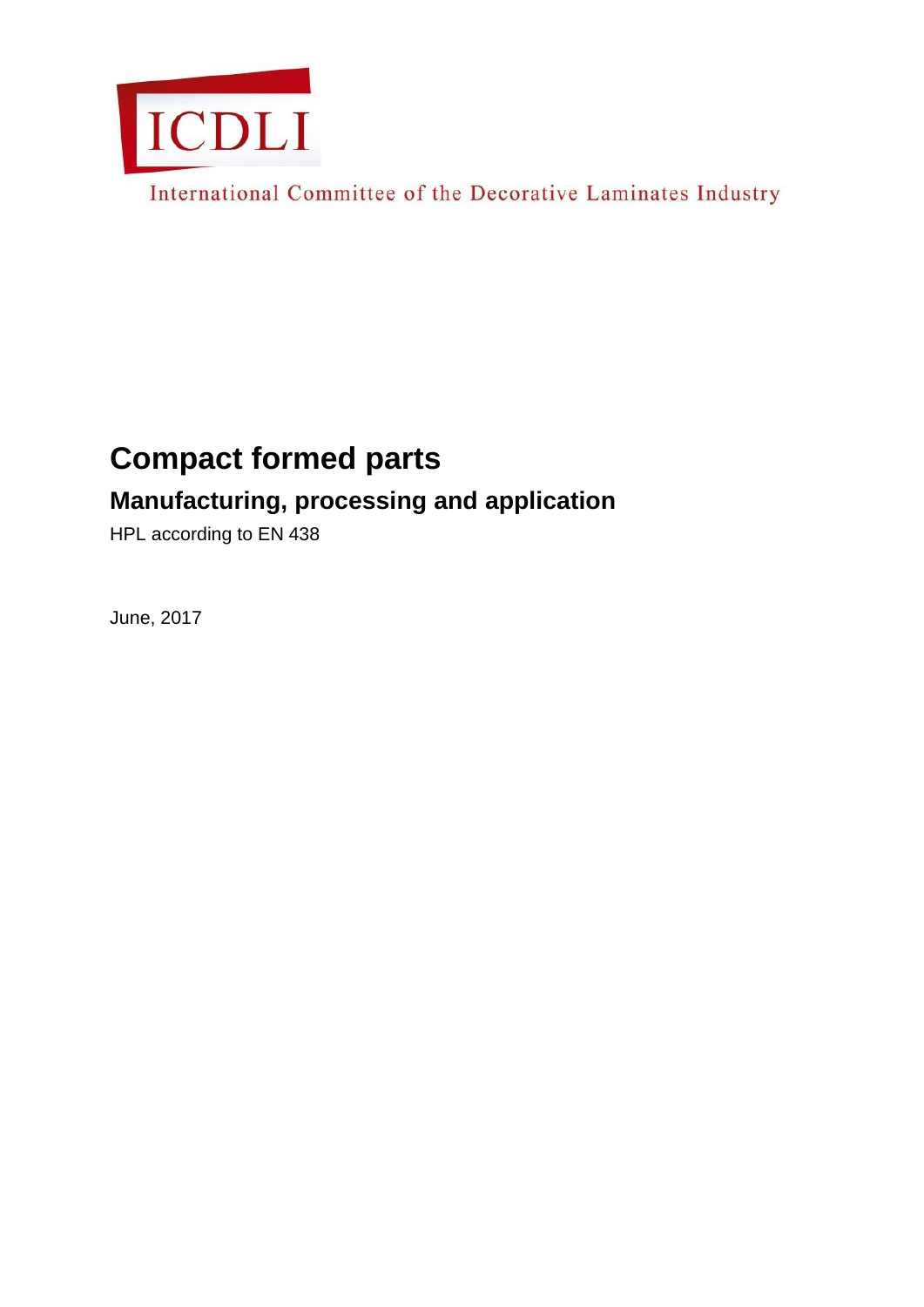

#### **Preface**

High-pressure laminate (HPL) in accordance with EN 438 has been used in the construction and furniture sector for decades. The European standard EN 438 defines the material, requirements and properties of HPL.

HPL is a resin and paper-based thermosetting composite material and features a unique, extremely robust, resistant, modern and very decorative surface. HPL is omnipresent in our day-to-day lives and is self-supporting or used in conjunction with substrates. The application and usage areas of HPL are extremely diverse and are constantly evolving. This requires knowledge management which provides regularly updated information and assistance with regard to different applications and processing, in the form of technical bulletins.

The technical leaflet "Compact formed parts" provides information on forming, machining and application of these workpieces.

This technical bulletin is an update and an expansion for the document issued in April 1991 covering the same topic.

This document makes no claim of completeness regarding listing the full details of any standards referred to in the text.

All information is based on the current state of technical knowledge, but it does not constitute any form of liability. It is the personal responsibility of the user of the products described in this information leaflet to comply with the appropriate laws and regulations.

For more than 50 years the ICDLI has been the international representative of the interests of European laminate manufacturers. Further information about the ICDLI and the data sheets published up to now can be found at [www.icdli.com.](http://www.icdli.com/)

This application was compiled by the International Committee of the Decorative Laminates Industry. It considers the conditions of application technology in the European countries. If you have further questions, please contact us:

June, 2017

**ICDLI aisbl - International Committee of the Decorative Laminates Industry** Rue de la presse 4, 1000 Bruxelles, Belgium Head office: Städelstraße 10, 60596 Frankfurt / Main, Germany, phone +49 69 2 71 05-31, fax +49 69 23 98 37, E-Mail: [info@pro-kunststoff.de](mailto:info@pro-kunststoff.de)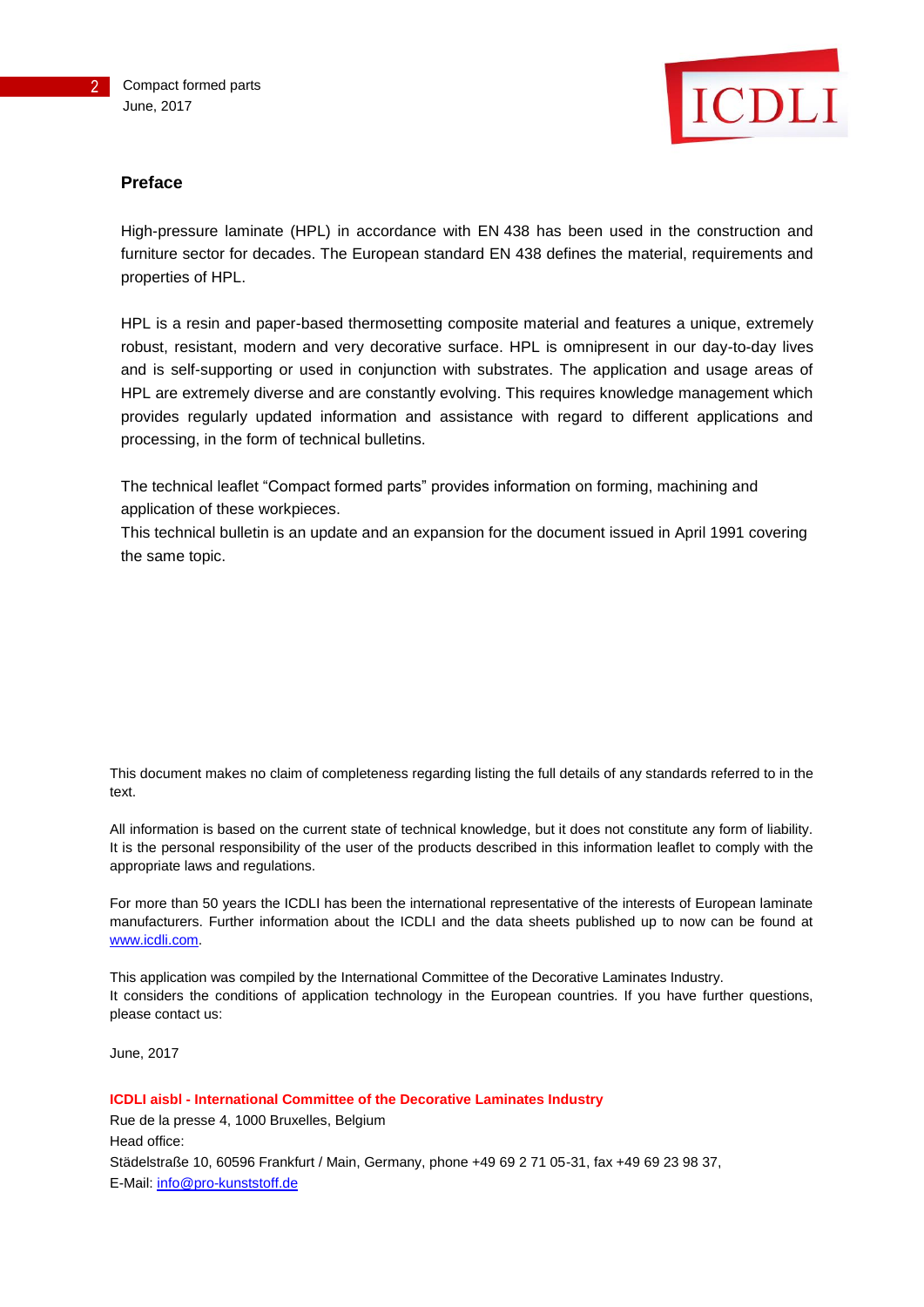

### **Table of Contents**

- 1. Material description
- 2. Manufacturing processes
	- 2.1 Manufacturing of compression-formed compact sheets in high pressure moulds
	- 2.2 Subsequent forming of postforming-modified compact sheets with strip recess
	- 2.3 Forming of postforming-modified compact sheets with routed sections
	- 2.4 Manufacturing of formed parts from postformed HPL and compact sheets
	- 2.5 Manufacturing of compact formed parts from individual HPL layers
	- 2.6 Manufacturing formed parts from compact sheets with integrated thermoplastic glide and adhesive layers
	- 2.7 Shape examples
- 3. Typical characteristics of the formed parts according to the individual manufacturing processes
- 4. Machining
	- 4.1 Longitudinal edges
	- 4.2 Transverse edges
	- 4.3 Cutouts, fastenings and fittings
- 5. Application
	- 5.1 Interior construction and furniture
	- 5.2 Outdoor application
- 6. Cleaning and maintenance

Appendix: Application examples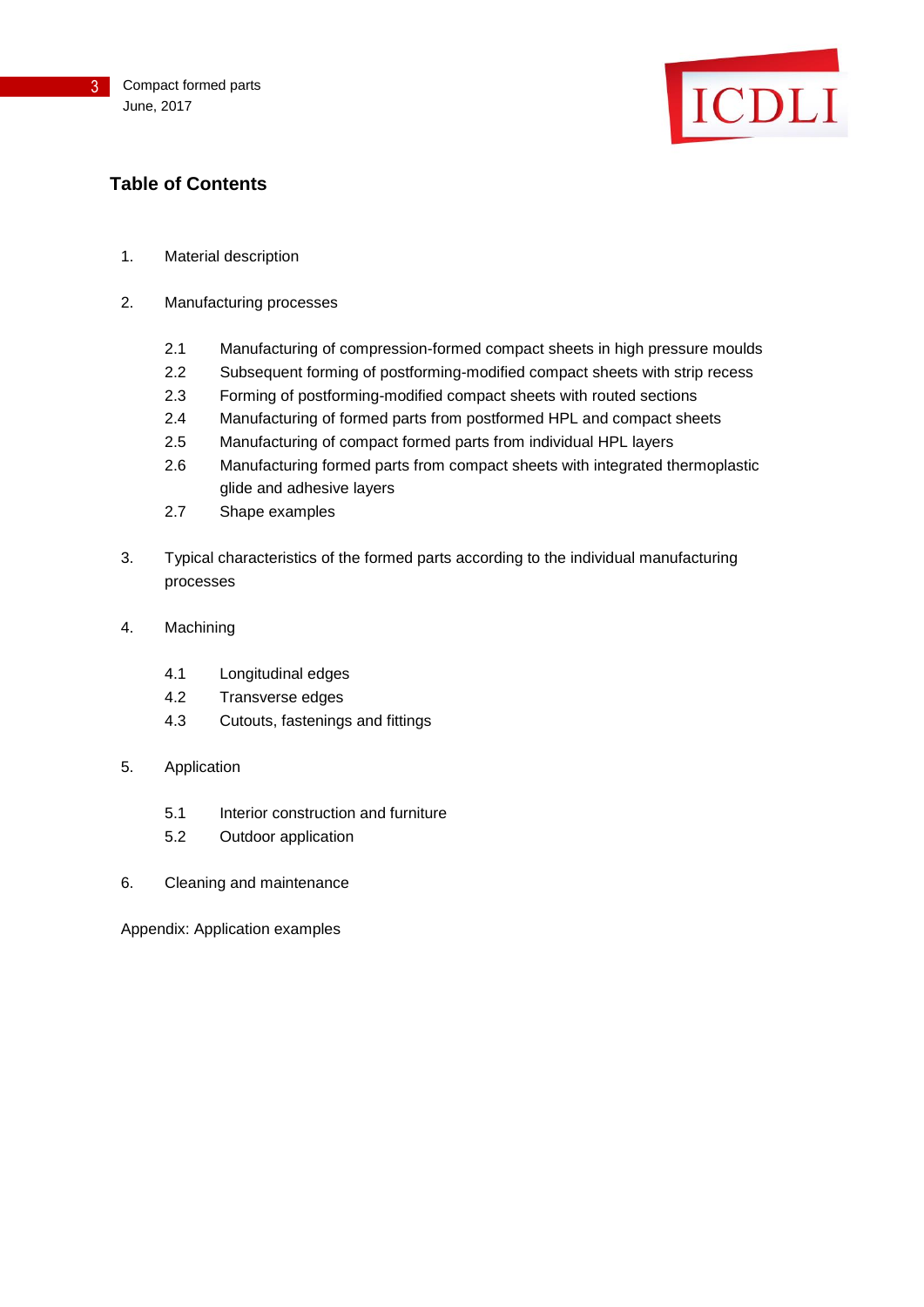

### **1. Material description**

HPL compact sheets are decorative high pressure laminate sheets as per EN 438-4 and EN 438- 6 with a thickness of over 2 mm. They are large format sheets with a decorative, durable surface and homogeneous, closed cut edges. One or both sheet surfaces have decorative colours or designs. The surfaces can be smooth or textured.

HPL compact sheets feature the following advantages:

- Good dimensional stability
- Self-supporting > 5 mm thickness
- High impact and shock resistance/impact strength
- Especially high resistance to water and steam
- Resistance to frost and heat
- Permanent and non-corroding
- High colour fastness
- Easy to clean
- Food contact approved
- Meeting the highest hygienic requirements; surface and edges can be disinfected
- Resistant to organic solvents
- Low electrostatic charge (no accumulation of dirt)
- Easy installation, replacement, space-saving
- Easy machining
- Good fire behaviour (D-s2, d0 as per EN 13501-1, without further testing; B-s1, d0 as per EN 13501-1 with certificate for CGF\*); low smoke development; non-dripping; non-melting.

The further properties are listed in EN 438-4\* and EN 438-6\*\*.

The structure of compact formed parts either corresponds to that of HPL compact sheets as per EN 438-4 and EN 438-6 or is similar to it. The components are made from the same materials as all HPL as per EN 438 and can contain adhesive layers depending on the forming processes.

Compact formed parts with sturdy, two-dimensional shaped edges are self-supporting elements.

Like compact sheets, compact formed parts have a decorative colour on one or both sides, with a smooth or structured surface and sealed cut edges. They allow new design solutions and attractive shapes, also as combinations with standard compact sheets (see leaflet "Processing HPL compact sheets"). Furthermore, the shaped edges achieve significant mechanical stiffening of the element which can be used structurally.

\* As per EN 438-4, CGS = interior grade compact laminate; CGF= interior grade compact laminate with improved fire retardant anti-flame characteristics.

\_\_\_\_\_\_\_\_\_\_\_\_\_\_\_\_\_\_\_\_\_\_\_\_\_\_\_\_\_\_\_\_\_\_\_\_\_\_\_\_\_\_\_\_\_\_\_\_\_\_\_\_\_\_\_\_\_\_\_\_\_\_\_\_\_\_\_\_\_\_\_\_\_\_\_\_\_

\*\* As per EN 438-6, EGS = exterior grade compact laminate; EGF= exterior grade compact laminate with improved fire retardant anti-flame characteristics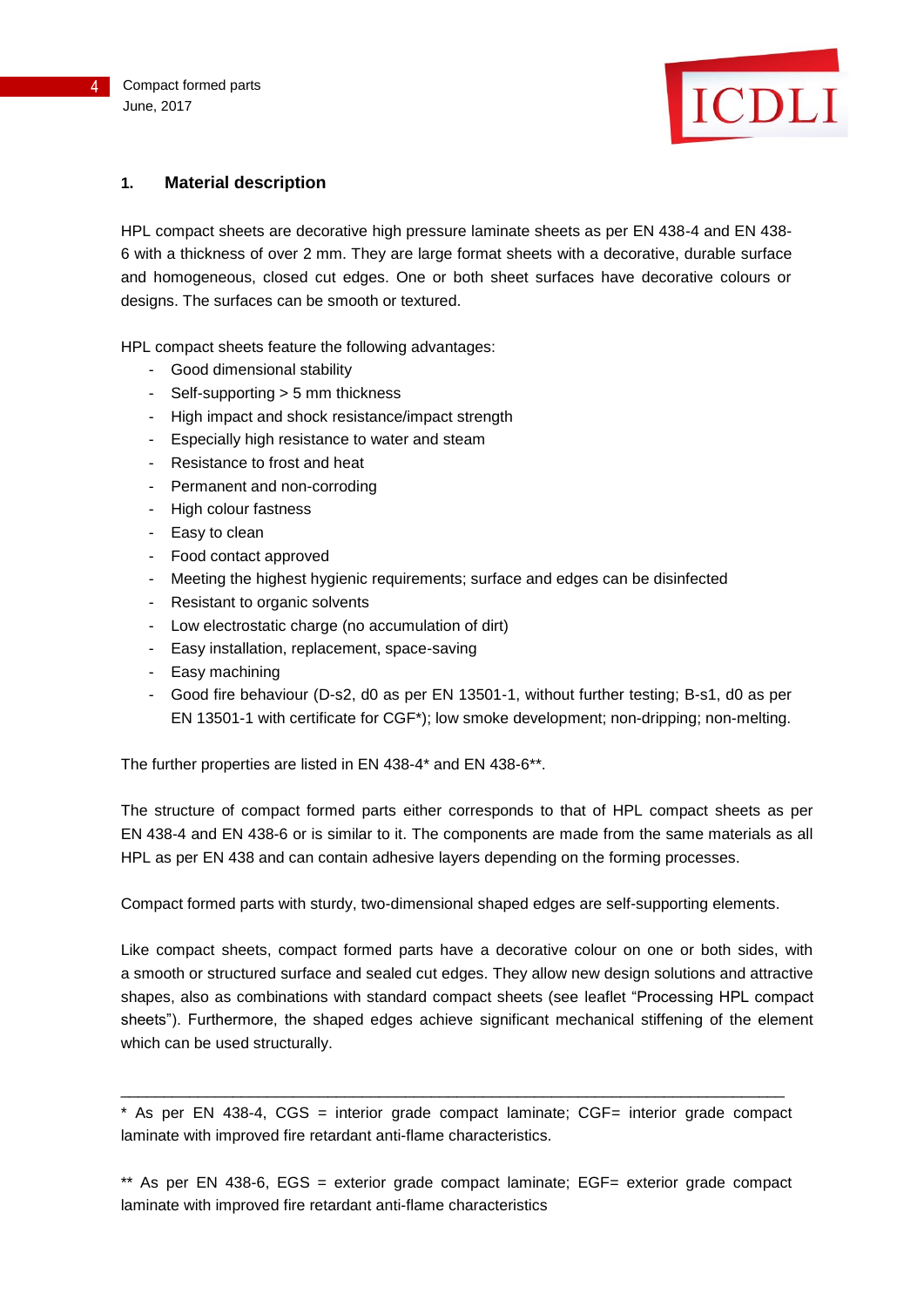



#### **2. Manufacturing processes**

### **2.1 Manufacturing of compression-formed compact sheets in high pressure moulds**

Decorative paper with melamine resin and kraft paper with phenol resin are cured in moulds such as in an S-shaped or L-shaped with defined dimensions using heat and high pressure.

This produces compact sheets with all properties of type CGS/EGS as per EN 438. Any required parts can be cut from these self-supporting formed elements with decorative surfaces on both sides and even uniform thickness (fig. 1).



Fig. 1: Compression forming

### **2.2 Subsequent forming of postforming-modified compact sheets with strip recess**

In the area of the subsequent bend, separating strips are inserted during manufacturing to limit the thickness of the compact sheets to under 4 mm on one side. The thickness depends on the desired radius. In the thinner sheet areas, postforming in stationary bending units is possible under heat. After cooling down in a clamping unit, the parts remain formed (fig. 2). The mechanical strength of the rounded areas is determined by the remaining wall thickness.



Fig. 2: Process with strip recess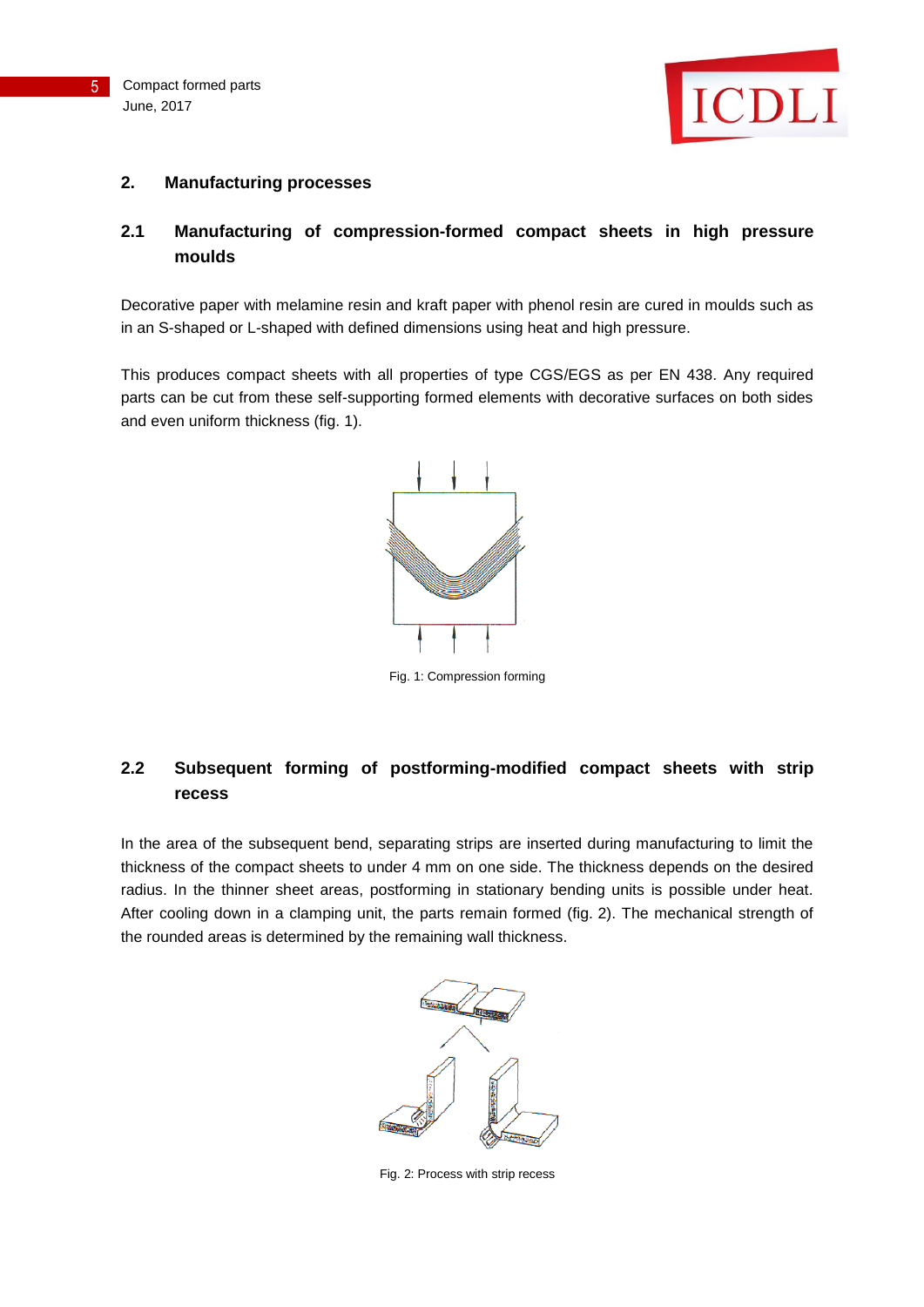

### **2.3 Forming of postforming modified compact sheets with profiled edges**

The modified compact sheet is routed on one side in the areas to be formed to about 1 mm wall thickness, depending on the desired radius, (fig. 3) and formed under heat in stationary bending systems, similar to a postforming sheet.



Fig. 3: Routing of a compact sheet for postforming

The remaining hollows are filled with curing resins while still in the clamping device or strengthened by inserting mating parts (fig. 4). Excessive overheating must be avoided during the routing process to avoid endangering the postforming properties.



Fig. 4: Filling in routed parts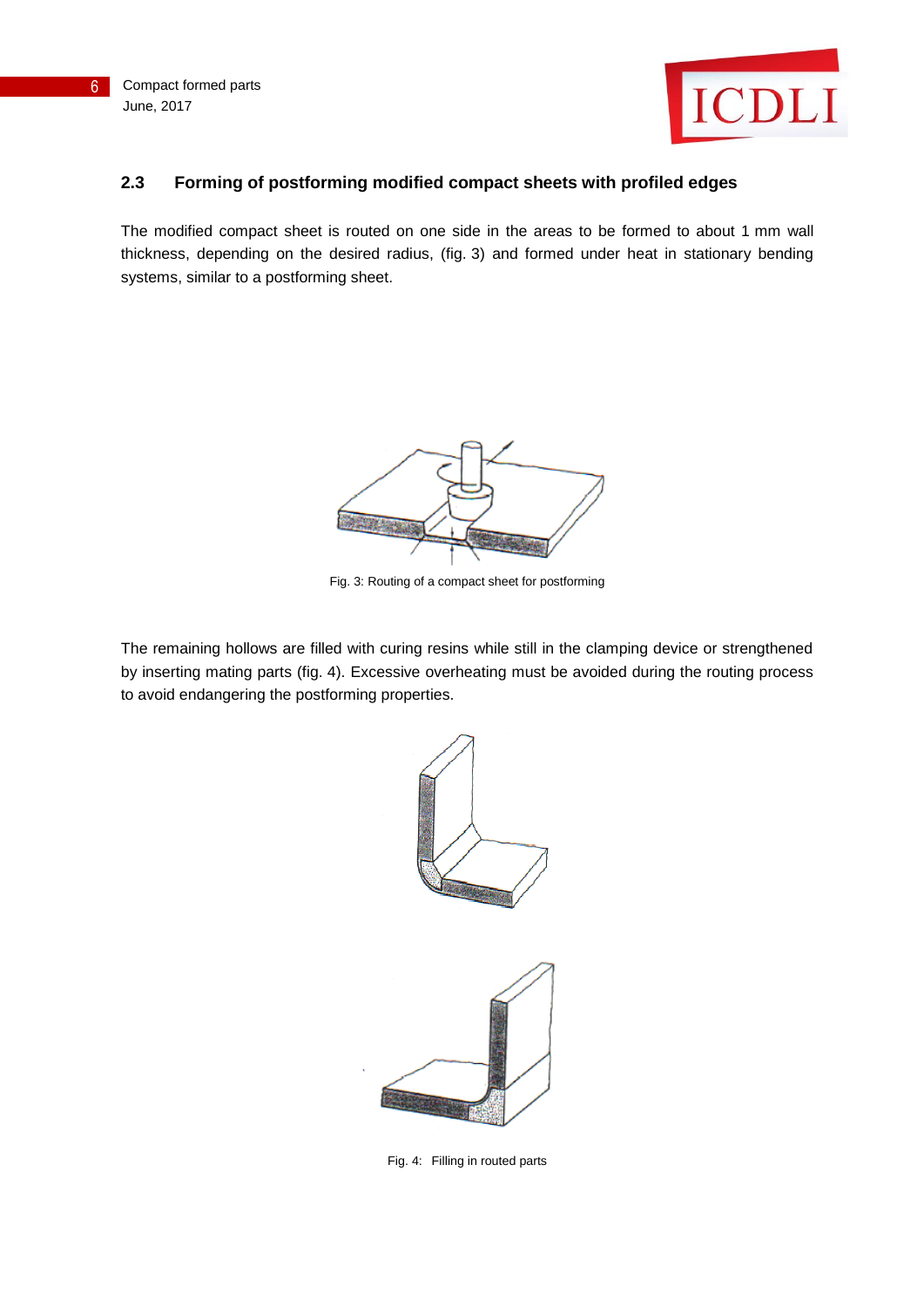



### **2.4 Manufacturing of formed parts from postformed HPL and compact sheets**

The compact sheet is routed before adhesion in the areas to be formed later on (fig. 5) or filled with a spacer strip (fig. 6). Another option is to join two compact sheets as a carrier at the intended angle and to rout off the shaped edges. An HPL sheet is adhered to the surface prepared in this way (fig. 7).

Lateral, convex shaped edges can then be produced according to the different processes. After routing on the rear side or removing the spacer strips, the concave shaped edge is produced. Adhesion of the non-absorbent parts requires previous sanding and the use of solvent-free twocomponent adhesives.





Fig. 6: Compact sheets made from pre-routed parts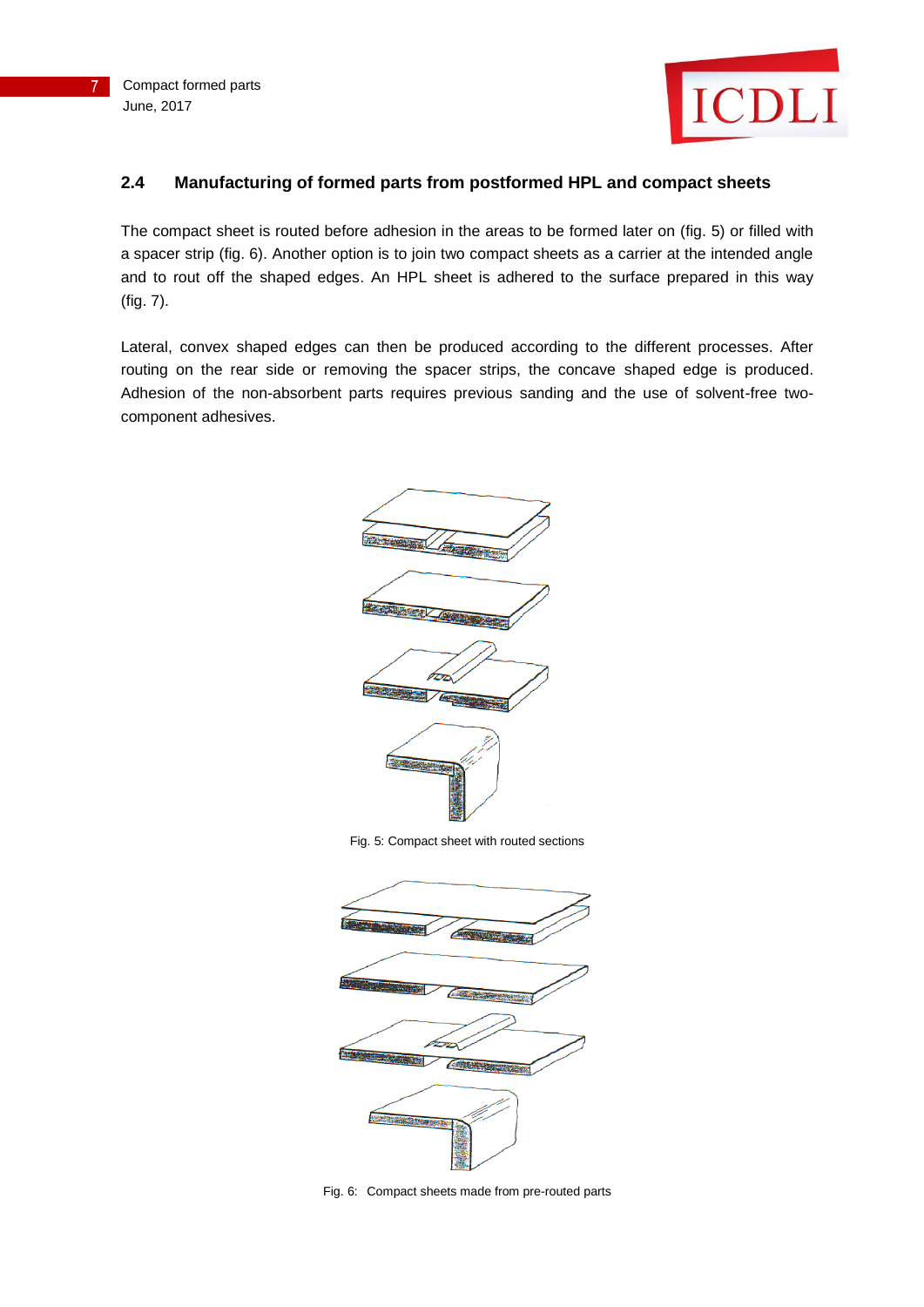



Fig. 7: Joined compact carrier sheets

### **2.5 Manufacturing of compact formed parts from individual HPL layers**

HPL sheets with a thickness up to 1 mm are layered with kraft sheets sanded on both sides to produce sheet packages in the desired thickness and then joined in clamp moulds using solvent-free two-component adhesives (fig. 8). This technology follows the manufacturing process for laminated wood from individual veneers. Adhesion of the non-absorbent HPL layers with sealed joints places high requirements on the manufacturer. This allows the production of formed parts with decorative surfaces on both sides, even thickness and radii from about 100 mm.



Fig. 8: Compact formed parts made from individual HPL layers

### **2.6 Manufacturing formed parts from compact sheets with integrated thermoplastic slip and adhesive layers**

For forming, the area from the desired binding point to the edge is heated and the entire sheet is formed in a stationary bending unit. This softens the thermoplastic layers, allowing the HPL kraft layers to move against one another to create the desired bend.

After cooling down in the clamping device, they create a permanent bond again. These formed parts with decorative surfaces on both sides have the same thickness in the shaped and in the flat area.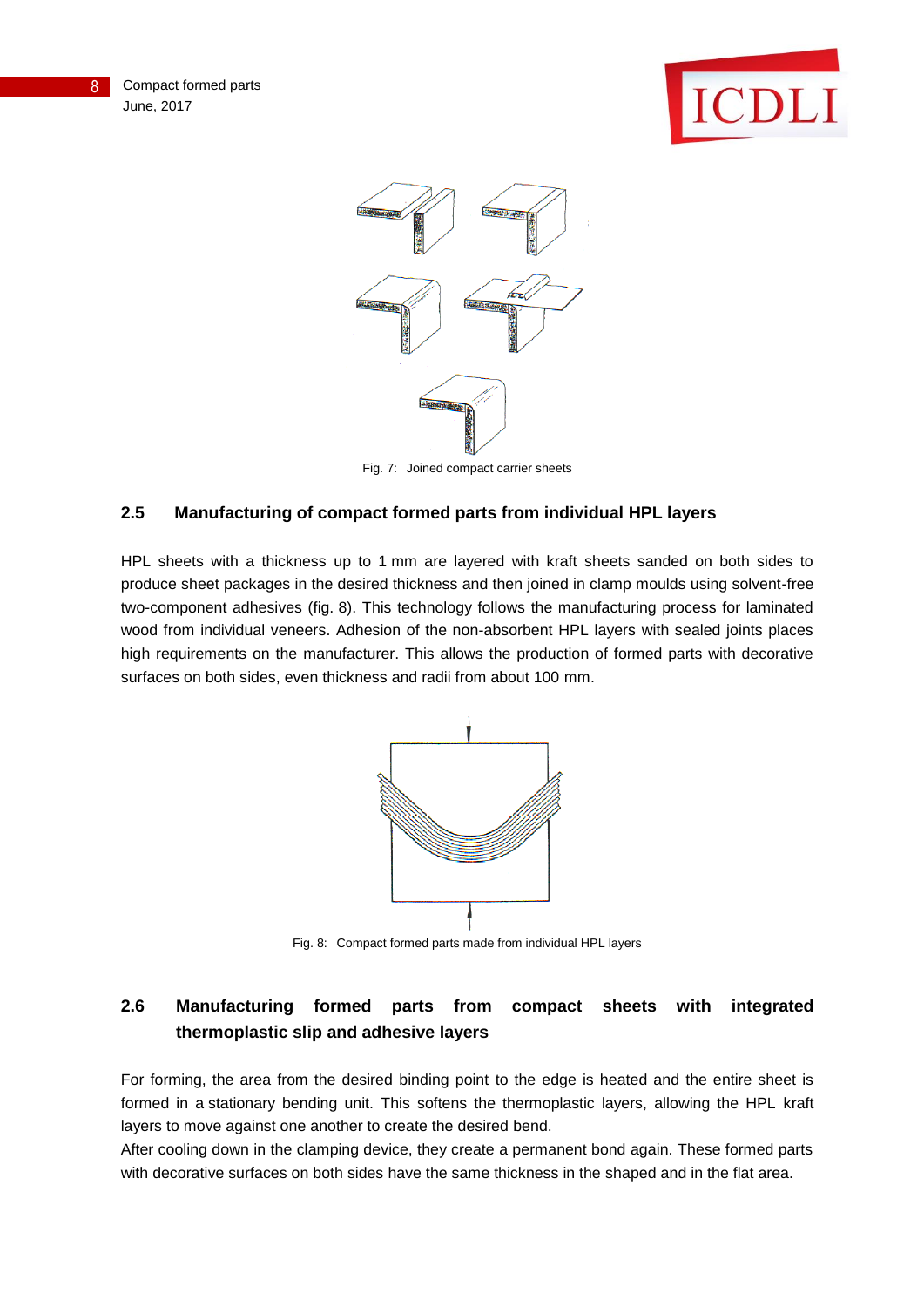





Fig. 9: Forming process using the integrated sliped layers

### **2.7 Shape examples**

Depending on the manufacturing process, formed parts with a decorative surface on one or both sides are produced, with rounding radii between usually 10 and 50 mm. Larger radii are also possible. The workpiece length is limited by the delivery formats or the bending units. The forming options largely depend on the manufacturing process (see table in chapter 3) and have to be agreed with the manufacturer of the element. The examples in figures 10 - 12 are not a complete list.



Fig. 10: L-shape and U-shape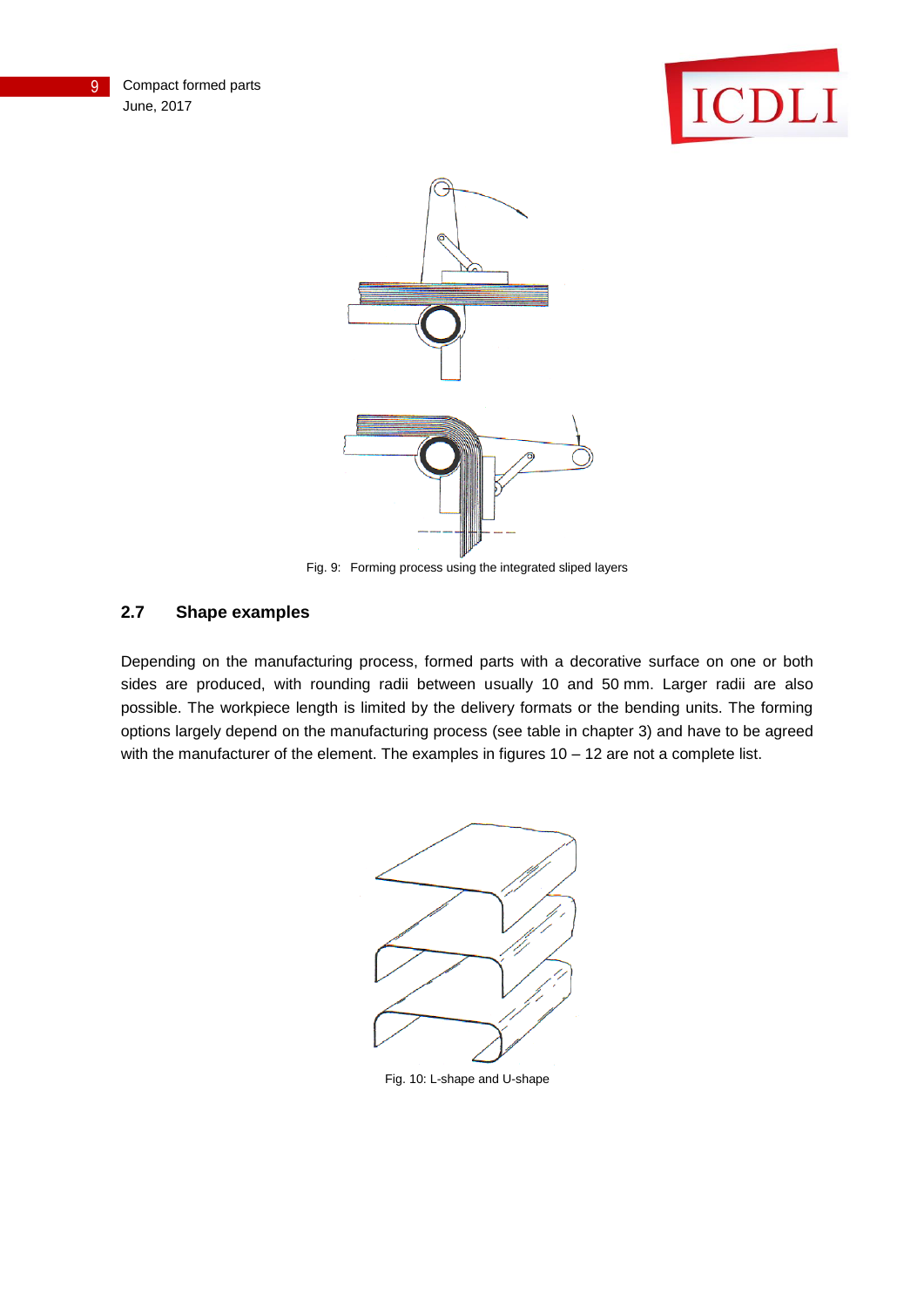10 Compact formed parts June, 2017





Fig. 11: S-shape



Fig. 12: Special shapes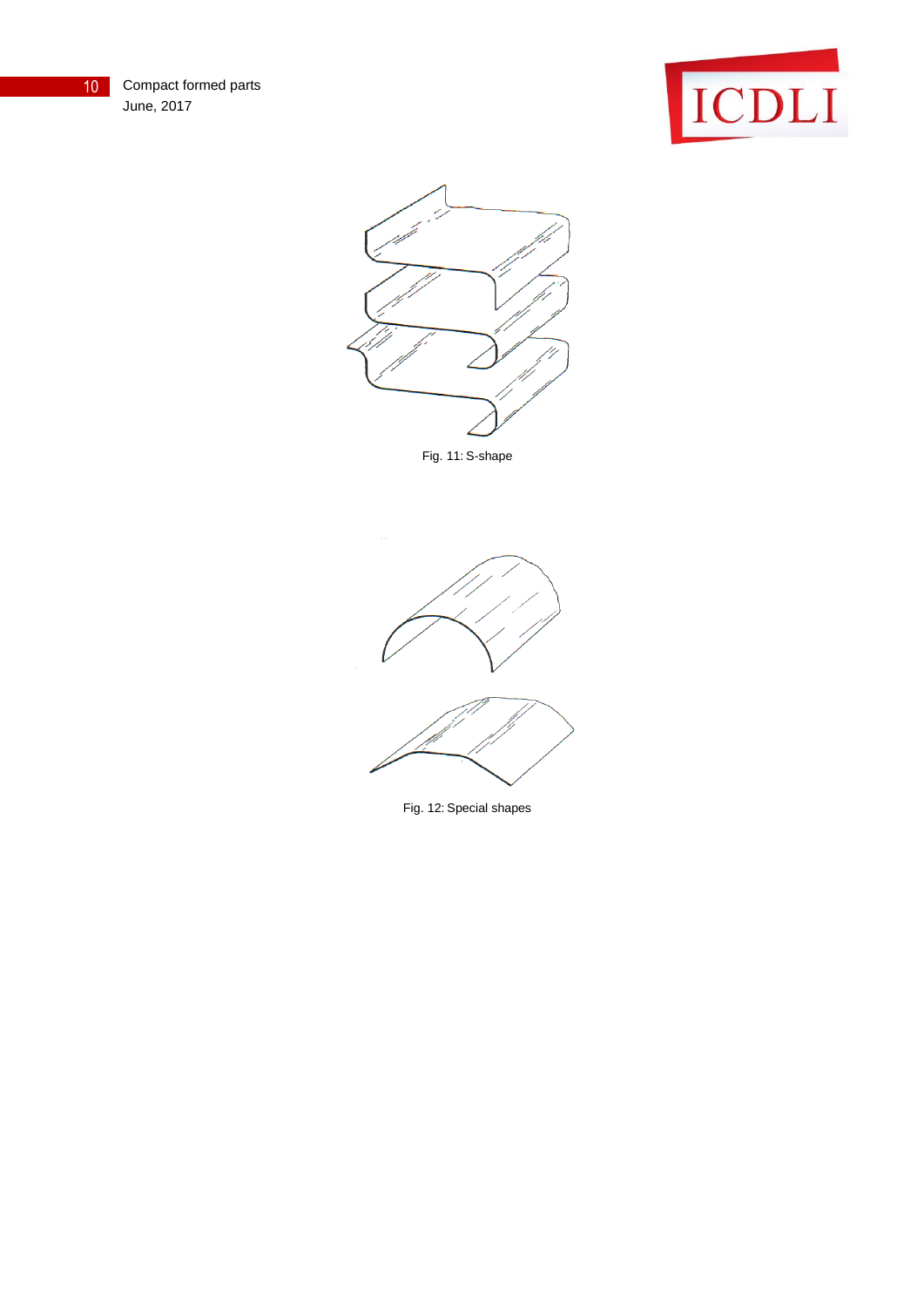

### **3. Typical characteristics of the formed parts according to the individual manufacturing processes**

The following tables provide an overview of the properties for the manufacturing processes described in section 2:

| Structure and design of the compact<br>formed parts                          | Manufacturing process |     |           |        |        |           |  |
|------------------------------------------------------------------------------|-----------------------|-----|-----------|--------|--------|-----------|--|
|                                                                              | 2.1                   | 2.2 | 2.3       | 2.4    | 2.5    | 2.6       |  |
| HPL surface properties per EN 438                                            | $\pm$                 | +   | $\ddot{}$ | $\div$ | +      | $\ddot{}$ |  |
| Filling the routed shaped area with resin                                    |                       | +   | $\ddot{}$ |        |        |           |  |
| Additional adhesive layers                                                   |                       |     |           | $\div$ | +      | $\div$    |  |
| HPL on both sides                                                            | $\pm$                 |     |           | $\div$ | $\div$ | $\ddot{}$ |  |
| Wall thickness evenly thick and the<br>same colour across the entire profile | ÷                     |     |           |        | +      | $\ddot{}$ |  |

| Forming options                 | Manufacturing processes |           |           |           |           |           |  |  |
|---------------------------------|-------------------------|-----------|-----------|-----------|-----------|-----------|--|--|
|                                 | 2.1                     | 2.2       | 2.3       | 2.4       | 2.5       | 2.6       |  |  |
| Shape type L                    | $\ddot{}$               | ÷         | $\ddot{}$ | ÷         | $\ddot{}$ | ÷         |  |  |
| Shape type S                    | $\ddot{}$               | $\ddot{}$ | $\ddot{}$ | $+$       | $\ddot{}$ | $\ddot{}$ |  |  |
| Shape type U                    |                         | ÷         | $\ddot{}$ | $\ddot{}$ | $\ddot{}$ | ÷         |  |  |
| Triple rounding                 |                         | $\ddot{}$ | $\ddot{}$ |           |           | ÷         |  |  |
|                                 |                         |           |           |           |           |           |  |  |
| Large curves                    |                         |           | $\ddot{}$ |           | $\ddot{}$ | $\ddot{}$ |  |  |
| Folding angle, acute: 60°       |                         | ÷         |           |           |           | $\ddot{}$ |  |  |
|                                 |                         |           |           |           |           |           |  |  |
| Folding angle, right angle: 90° | $+$                     | $\ddot{}$ | $\ddot{}$ | $\ddot{}$ | $\ddot{}$ | $\ddot{}$ |  |  |
|                                 |                         |           |           |           |           |           |  |  |
| Folding angle, obtuse: 120°     |                         | ÷         | $\ddot{}$ |           | $\ddot{}$ | $\ddot{}$ |  |  |
|                                 |                         |           |           |           |           |           |  |  |
| Folding angle, obtuse: 135°     |                         | ÷.        | $\pm$     |           | $\ddot{}$ | ÷.        |  |  |

The compact sheets formed according to 2.1 to 2.6 have the same properties and areas of application as unformed compact sheets.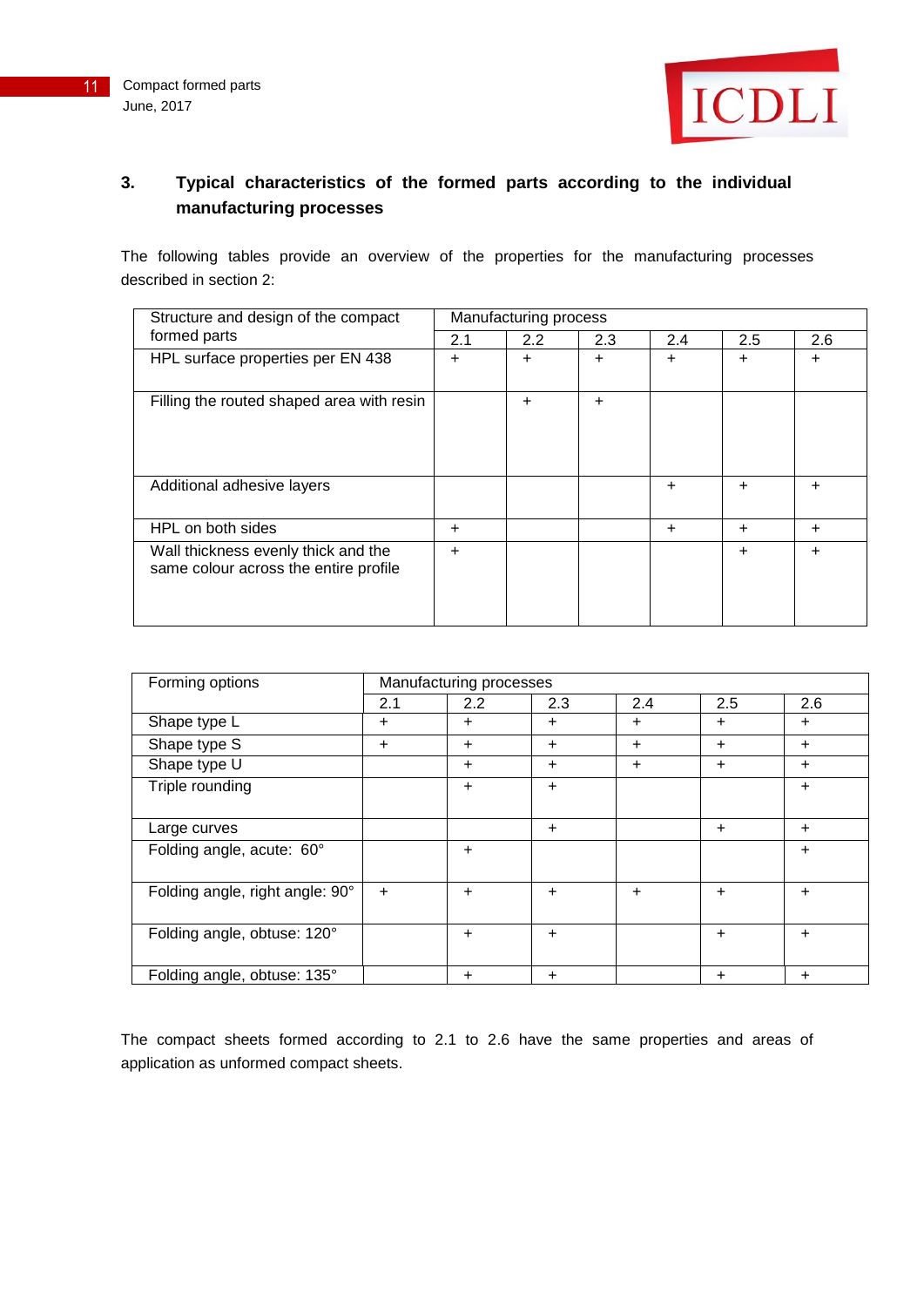

### **4. Machining**

The basic machining process is described in the leaflet "Processing HPL compact laminates". Some special requirements must be observed for machining due to the rounding of the compact formed parts. Care has to be taken especially when handling large parts in order to avoid damage.

### **4.1 Longitudinal edges**

The longitudinal edges can be machined with saws and routers.

### **4.2 Transverse edges**

Machining of the transverse edges requires great precision to achieve perfect cut edges especiately in the shaped areas on both sides and to avoid chipping in the covering layer.

Special saws and routers allow accurate tracing of the rounded contours with precise control of the exit angle. If these machines are not available, saw cuts without chipping on both sides can be achieved by swivelling the element along (on auxiliary slides), slow feed rates and changing the immersion depth of the saw blade. This requires some practice. Re-sanding and chamfering increase the visual quality of the edge.

### **4.3 Cutouts and fastenings**

Cutouts are produced with compass saws or routers using templates. The corners always have to be rounded for inner recesses or cutouts. The inner radius should be as large as possible (>= 5 mm).

Please refer to the leaflet "Processing HPL compact laminates" for fittings and fastenings.

### **5. Application**

Due to the excellent material properties, compact formed parts can be used indoors virtually without limitations. To make the best possible use of the options, obtain advice from the manufacturer. This particularly applies to areas with very high requirements for the material.

#### Areas of application: Wet rooms

Pharmacies Surgical rooms Vehicle manufacturing Equipment manufacturing Hotels and restaurants Interior work **Hospitals** Cold storage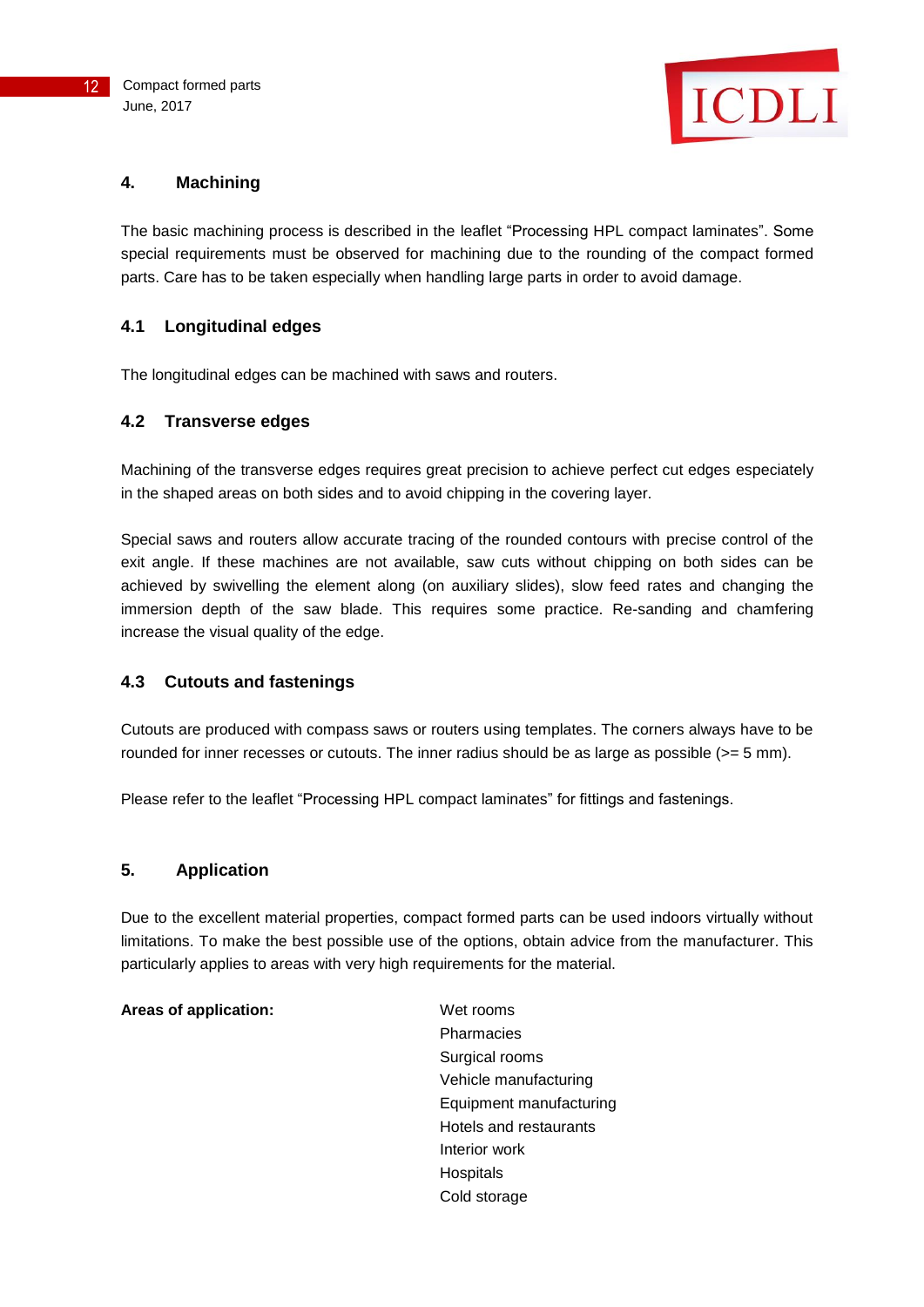

Laboratories Shop fittings Sanitary areas **Slaughterhouses Schools** Sports facilities and pools Underground stations

**Application examples:** Cover panels

Elevators Bathroom furniture Ceiling panels Shower cubicles Residential letter boxes Kitchen worktops Kitchen cabinet fronts Laboratory Shelves Sanitary rooms Control cabinets Skirting boards Dividing walls Tunnel panelling Doors Roller shutter panels Wall panels

### **5.1 Interior construction and furniture**

The varied options for shaping allow equally attractive solutions for furniture design and interior work, e.g for wall panels, handrails, wall protection, light strips or window sills.

The folded edges provide significant mechanical stiffening so that compact formed parts have the advantage of economical use of self-supporting, rounded structural elements, e.g. in shower rooms or as changing cubicles.

As the roundings greatly reduce the risk of injuries, compact formed parts are suitable as selfsupporting, protective panel elements for columns or corners as well as for washbasin panels.

Technical panels can also be very attractive as compact formed parts, e.g. panels for concrete support beams in public swimming pools, cable conduits, panels for electrical / plumbing installation boxes or fuse boxes.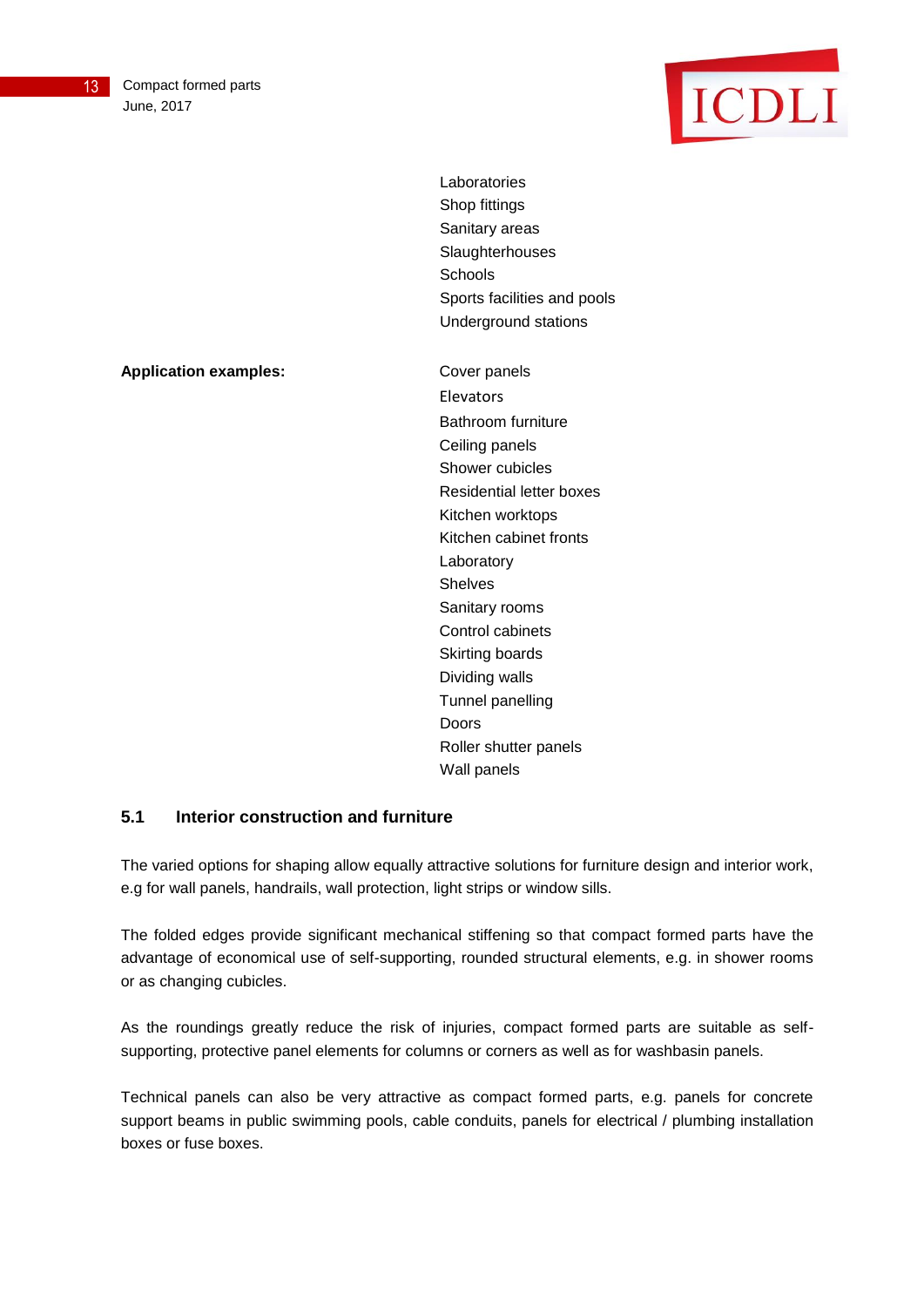

In the traffic and transport industry, compact formed parts are also used for dividing walls, fillings for staircase handrails or bus entryways.

In sports and leisure, compact formed parts have proven successful as benches in changing rooms. Other applications can be found in hospitals as work tables, beds, laboratory tables, night tables or patient cabinets as well as in shop fittings.

### **5.2 Outdoor application**

HPL compact formed parts are ideal for use in areas exposed to moderate outdoor conditions which have no requirements for official approval or are subject to building codes.

Examples for such applications:

- campsite fittings
- bus stops and tram stops
- facilities in outdoor swimming pools
- children's playparks
- outdoor cafés
- landmark signs and information signs

Years of weather influence can visually impair the surfaces of the compact formed parts, although without affecting the suitability for use.

#### *Note:*

*Compact formed parts for applications requiring third party certification or manufactures approval are not covered by this leaflet.*

### **6. Cleaning and maintenance**

HPL compact formed parts require no special care. The leaflet "Cleaning of HPL surfaces" provides details about cleaning and care.